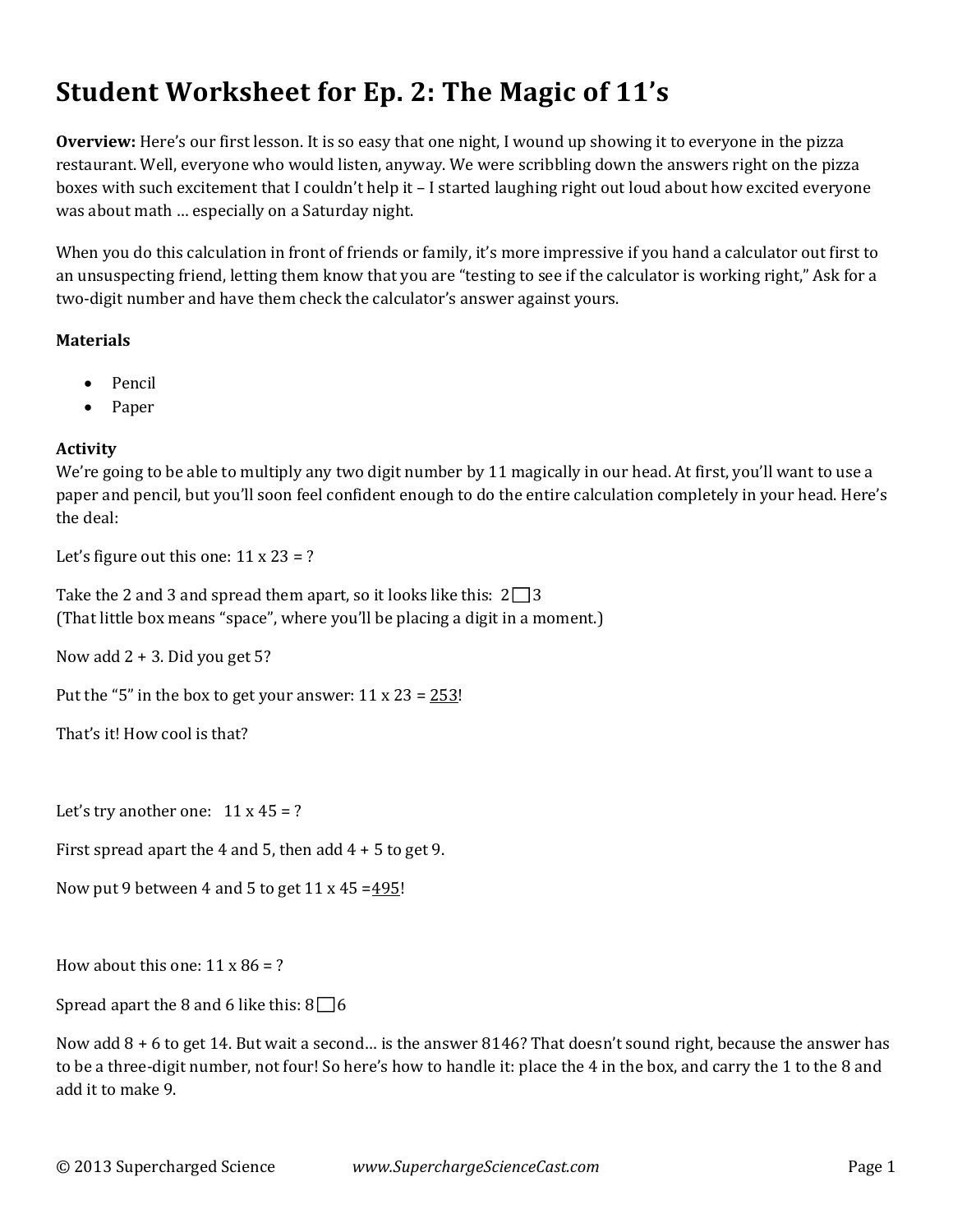So  $11 \times 86 = 946!$ 

What do you think is going to happen once you show this to your friends? If they're like *my* friends, then they're going to ask you to do the biggest two-digit number you can think of. So let's so that one right now:

What is  $11 \times 99$ ?

The first step looks like this:  $9\Box 9$ 

Since  $9 + 9 = 18$ , write the 8 in the box and carry the "1" and add it to the first 9 to get 10.

Your final answer is  $11 \times 99 = 1,089!$ 

Let's try one last example: What is  $11 \times 78$ ?

The first step looks like this:  $7 \square 8$ 

Add  $7 + 8$  to get 15, and write the "5" in the box. Where does that "1" go from the 15? Add it to 7 to get 8.

 $11 \times 78 = 858!$ 

Now it's your turn! Work out the exercises below.

#### **Exercises**

| 1. $11 \times 11$ | 6. $11 \times 67$  |
|-------------------|--------------------|
| 2. $11 \times 27$ | 7. 11 x 79         |
| 3. $11 \times 43$ | 8. 11 x 89         |
| 4. 11 x 49        | 9. 11 x 92         |
| 5. $11 \times 50$ | 10. $11 \times 96$ |

#### **Going Further:**

What is  $11 \times 213$ ?

Before we start, how many digits do you expect your answer to have? If you pretend the 11 is a 10 and multiply the 213 by 10, we get a four-digit number. That tells us that our answer must have four digits.

Your first task is to space the first and last digits apart, this time with two spaces between them like this:  $2 \Box \Box 3$ 

Now we tackle this problem the same way we did the two-digit multiplication of 11's. The digit for the right box is found by adding the tens and ones together:  $1 + 3 = 4$ . Now we have:  $2 \Box 4 \Box 3$ 

The digit for the left box is found by adding the hundreds and the tens together:  $2 + 1 = 3$ .

We get:  $11 \times 213 = 2,343$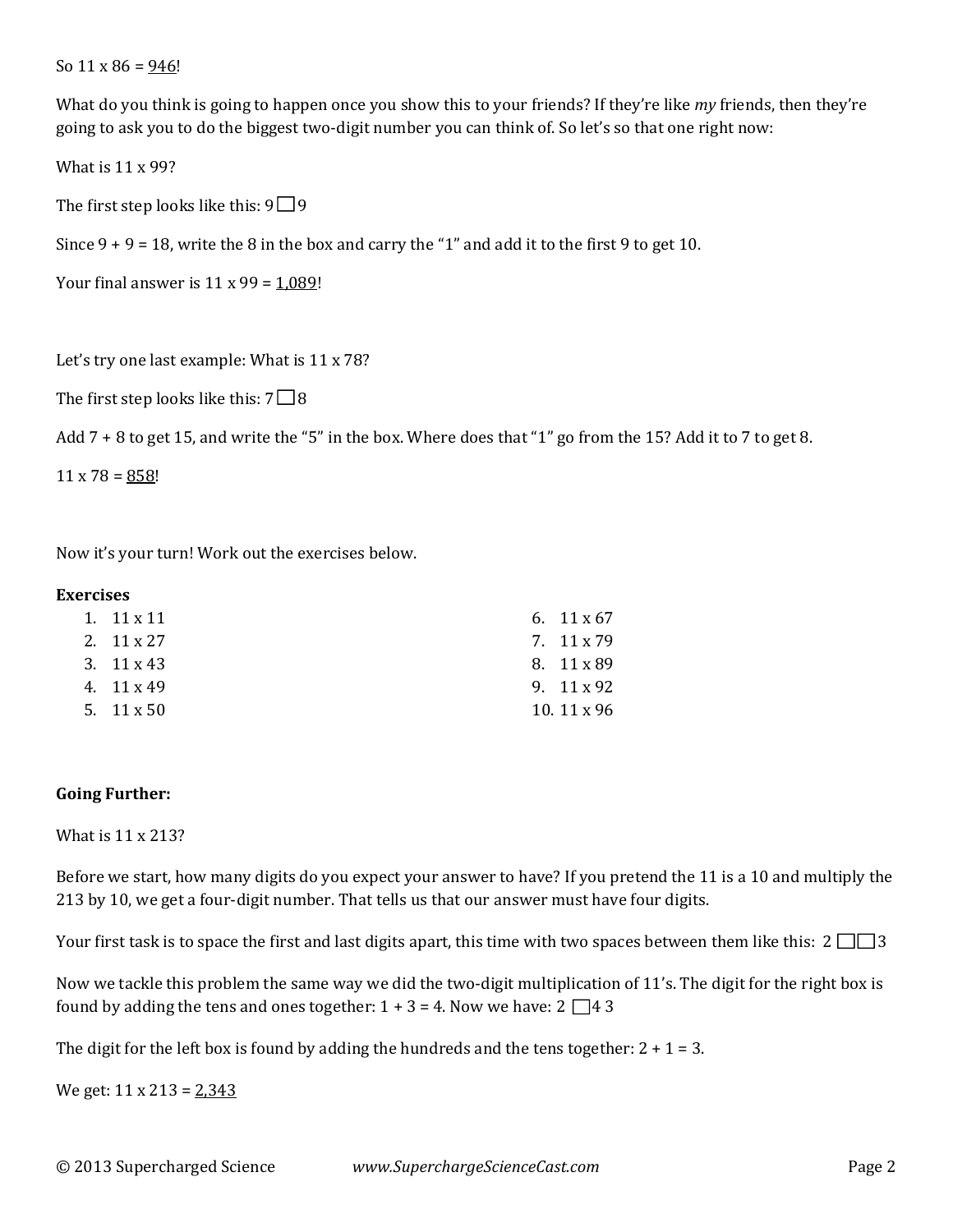Let's try another! Can you figure out  $11 \times 124 = ?$ 

First, spread apart the first and last digit, and add your two boxes like this:  $1 \square \square 4$ 

The digit for the right box is found by adding the tens and ones digits together:  $2 + 4 = 6$  which makes it:  $1 \square 64$ 

You can figure out the digit for the left box by adding the digits from the hundreds and the tens together like this:  $1 + 2 = 3$ .

Now we get the final answer of:  $11 \times 124 = 1364$ 

Do you think you can figure out  $11 \times 444$  without writing anything down? Try it now before turning the page.

If we were doing this on paper, first we'd write out  $4\sqrt{14}$ 

The right box's digit is found by adding the tens and ones digits together:  $4 + 4 = 8$  to make  $4\Box 84$ 

The digit in the left box is found by adding the hundreds and tens together:  $4 + 4 = 8$ 

Did you get  $11 \times 444 = 4884$ ? Great!

Let's try a slightly harder one:  $11 \times 456 = ?$ 

First, write the first and last digit out like this:  $4\Box$  6

The digit in the right box is found by adding the tens and ones digits together, which is:  $5 + 6 = 11$ . But oh, no! We can't put two digits in a box, remember? So what can we do?

Simple! Place the ones digit  $(1)$  in the box and carry the tens digit (which also happens to be a 1) one place up, like this:  $4\Box 16$ 

The left box's digit is found by adding not only the hundreds and tens together, but also that carried over 1 to get:  $4 + 5 + 1 = 10$ . Uh-oh! Another two-digit answer.

So we have to carry the 1 one spot to the left and leave the zero in the left box. Adding the 1 to the hundreds digit gives  $4 + 1 = 5$ , so your final answer is:

Therefore,  $11 \times 456 = 5,016$  (Whew!)